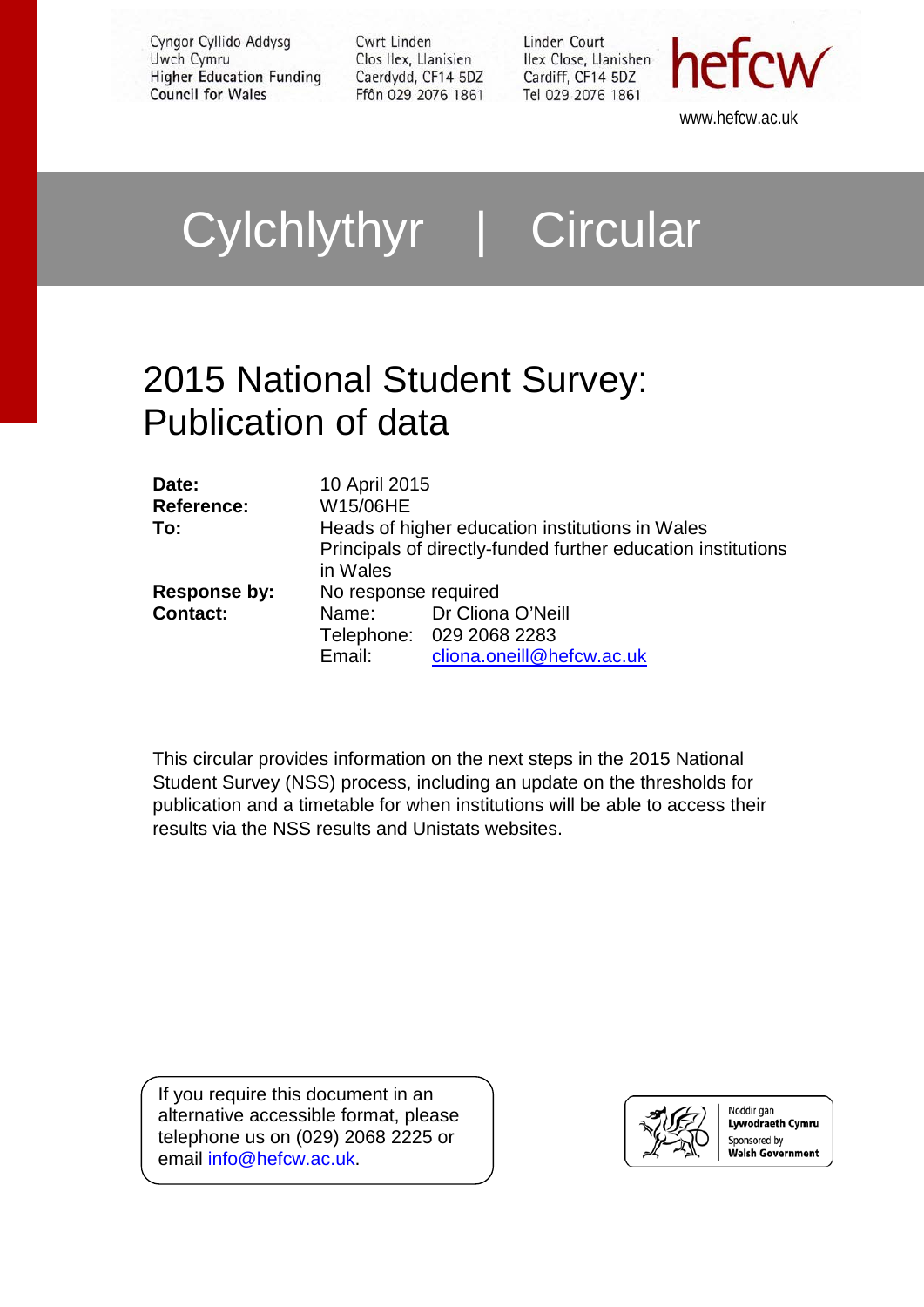# **Introduction**

- 1. This circular provides information on the next steps in the 2015 National Student Survey (NSS) process, including an update on the thresholds for publication and a timetable for when institutions will be able to access their results via the NSS results and Unistats websites. No action is required in response.
- 2. Associated information about the Unistats data collection and timetable can be found in circular [W15/07HE.](http://www.hefcw.ac.uk/documents/publications/circulars/circulars_2015/W15%2007HE%20Unistats%20and%20the%20Key%20Information%20Set%20Data%20collection%20timetable.pdf)
- 3. HEFCW would like to take this opportunity to thank all participating institutions for their commitment and contribution to the 2015 NSS.

# **Changes to publication thresholds**

- 4. In response to feedback from the sector, between 15 December 2014 and 13 February 2015 the funding bodies consulted on proposals to:
	- a. Lower the headcount or full-person equivalent (FPE<sup>[1](#page-0-0)</sup>) threshold for publication of student-level data on Unistats and for publicly-available NSS data from 23 to 10.
	- b. Revise the subject hierarchy used in the aggregation of data in recognition of feedback that the current hierarchy does not always reflect institutional structures well.
- 5. HEFCW would like to thank those who responded to the consultation. Following the analysis of responses, the funding bodies will be adopting a headcount or FPE threshold of 10 for publication of student-related data on Unistats and for publicly-available NSS data from 2015. For NSS data the 50% threshold will still apply.
- 6. There will not, however, be changes to the subject hierarchy at this time. This is because the majority of respondents thought it preferable to defer to 2016 to preserve data continuity for NSS results in what is viewed as an important year and to allow further time to explore and agree potential changes. The funding bodies will review whether it would be desirable to implement changes to the subject hierarchy for 2016 in January 2016, at which point we will know more about the future direction of Unistats and the timescales for implementation of the replacement for JACS currently being developed by the HE Data and Information improvement Programme (HEDIIP). This approach has been endorsed by the UK Higher Education Public Information Steering Group.

 $1$  FPE is a measure of headcount used where students are studying more than one subject as part of an award. For example, a student studying Engineering and French would typically count as half an FPE in Engineering and half an FPE in French. When considered over all subjects, every student will amount to one FPE. This measure is used for data drawn from the Destinations of Leavers from Higher Education survey, the HESA student record, the Individualised Learner Record or the Lifelong Learning Wales record.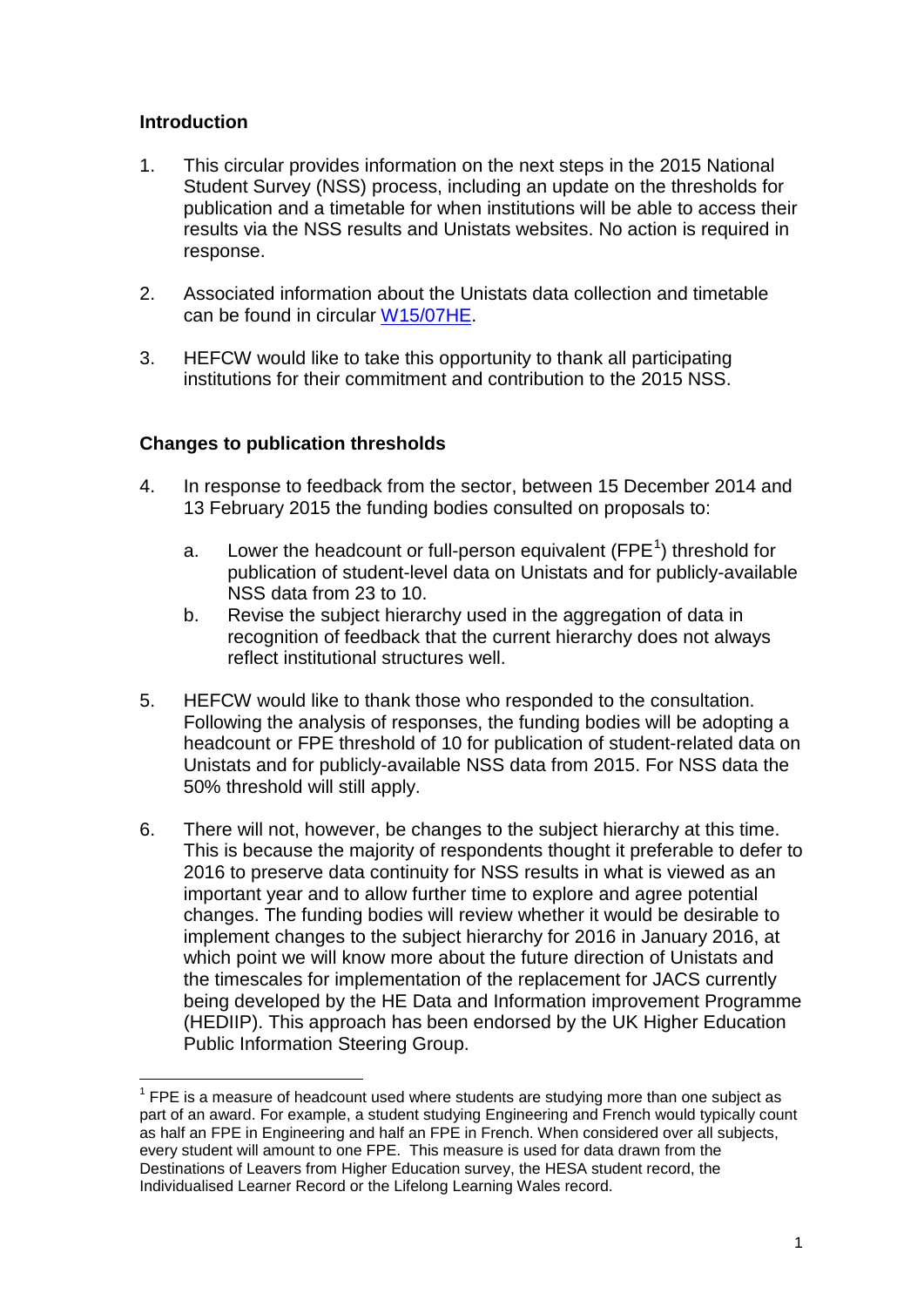7. The consultation documents are available on HEFCE's website [\(http://www.hefce.ac.uk/lt/unikis/aggregation/\)](http://www.hefce.ac.uk/lt/unikis/aggregation/) and HEFCE will publish a full report of the analysis of responses on this page later in the spring on behalf of all the funders.

# **Publication of the 2015 NSS results**

- 8. The impact of the reduction in publication thresholds for NSS data means that:
	- a. A publication threshold of 50 per cent response rate and 10 responses will be applied to all publically-available NSS data
	- b. A publication threshold of 10 responses will be applied to institutions' own NSS data
- 9. As in previous years the NSS results will be made available in a three stage phased release. A summary table and further description of the schedule can be found below.

# **Summary timetable**

| Note: All NSS data is subject to strict embargo until 12 August. |  |
|------------------------------------------------------------------|--|
|                                                                  |  |

| 2015        | 2015 NSS results                                                                                                                                                                                                                                                                                                                                                                               |
|-------------|------------------------------------------------------------------------------------------------------------------------------------------------------------------------------------------------------------------------------------------------------------------------------------------------------------------------------------------------------------------------------------------------|
| 31 July     | Stage 1                                                                                                                                                                                                                                                                                                                                                                                        |
|             | NSS data available on the Texunatech NSS results site:<br>institutions' own data (at the publication threshold of 50<br>per cent response rate and 10 responses), at overall<br>institution level and JACS subject levels<br>institutions' own detailed data at the lower publication<br>threshold of 10 responses (for internal use)<br>custom analysis functionality will also be available. |
| 7 August    | <b>Stage 2</b>                                                                                                                                                                                                                                                                                                                                                                                 |
|             | NSS data available on the Texunatech NSS results site:<br>2015 HEFCE NSS benchmark data across institutions<br>all institutions public dataset at the new publication<br>threshold<br>custom analysis functionality will also be available.                                                                                                                                                    |
| 12 August   | HEFCE website to publish 2015 NSS results on behalf of all<br>the funders.                                                                                                                                                                                                                                                                                                                     |
| 20 August   | Stage 3                                                                                                                                                                                                                                                                                                                                                                                        |
|             | Texunatech to make institutions' own students' open<br>comments available to them by this date.                                                                                                                                                                                                                                                                                                |
| 2 September | Update of Unistats with 2015 dataset.                                                                                                                                                                                                                                                                                                                                                          |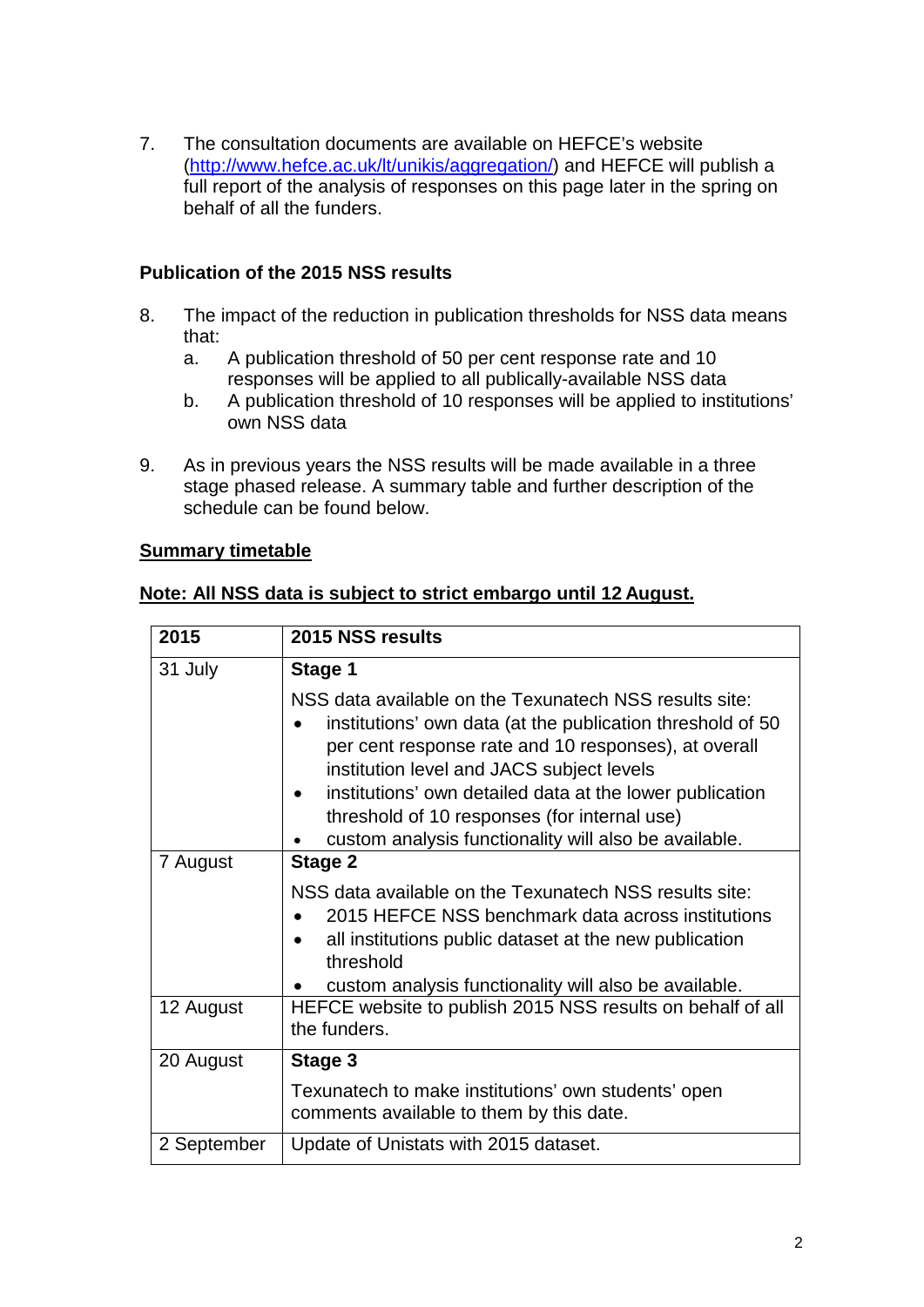- 8. On 31 July, Texuna Technologies Ltd (Texunatech) will launch **stage 1 of the NSS results release**. Stage 1 will present institutions' own detailed NSS data and can only be viewed by the institution concerned. This release will also include custom analysis functionality allowing institutions to interrogate their own data through the site. The agreed NSS contact at each institution will be sent further details of how to access the data closer to the time. Institutions are responsible for ensuring that they keep their contact details up to date. If your institution's details need to be updated please contact Texunatech (email [nss@texunatech.com\)](mailto:nss@texunatech.com).
- 9. On 7 August, Texunatech will launch **stage 2 of the NSS results release**, which will include:
	- a preview of provisional 2015 HEFCE NSS institutional benchmark data
	- all institutions' public data reports and custom analysis, at the higher publication threshold of 10 response and 50 per cent.
- 10. On 20 August, Texunatech will launch **stage 3 of the NSS results release** on the NSS results site. This will include institutions' detailed students' comments for 2015.
- 11. All NSS data is **subject to strict embargo until 12 August**.

#### **Publication of the 2015 NSS results on the HEFCE website**

12. HEFCE will publish the 2015 NSS results on 12 August. The information will include sector summary data as well as complete subject-level data for all institutions with publishable data.

#### **Publication of the 2015 NSS results on Unistats website**

- 13. In September 2015, Unistats will undergo its annual update to display course data for the following academic year. As part of this, 2015 NSS data which meets the publication threshold of 10 respondents and 50 per cent will be displayed on the Unistats website together with the updated Key information Set (KIS) data. The data on the Unistats website will be available for public access from 2 September 2015.
- 14. As part of the KIS submission process, from mid-July institutions will be able to access a report showing the Unistats data to be published for all of the courses for which they have submitted a KIS record. This will include the NSS public results, which are **under embargo until 12 August**. However, as stated above, complete NSS quantitative results will not be available through the dissemination site until 31 July.